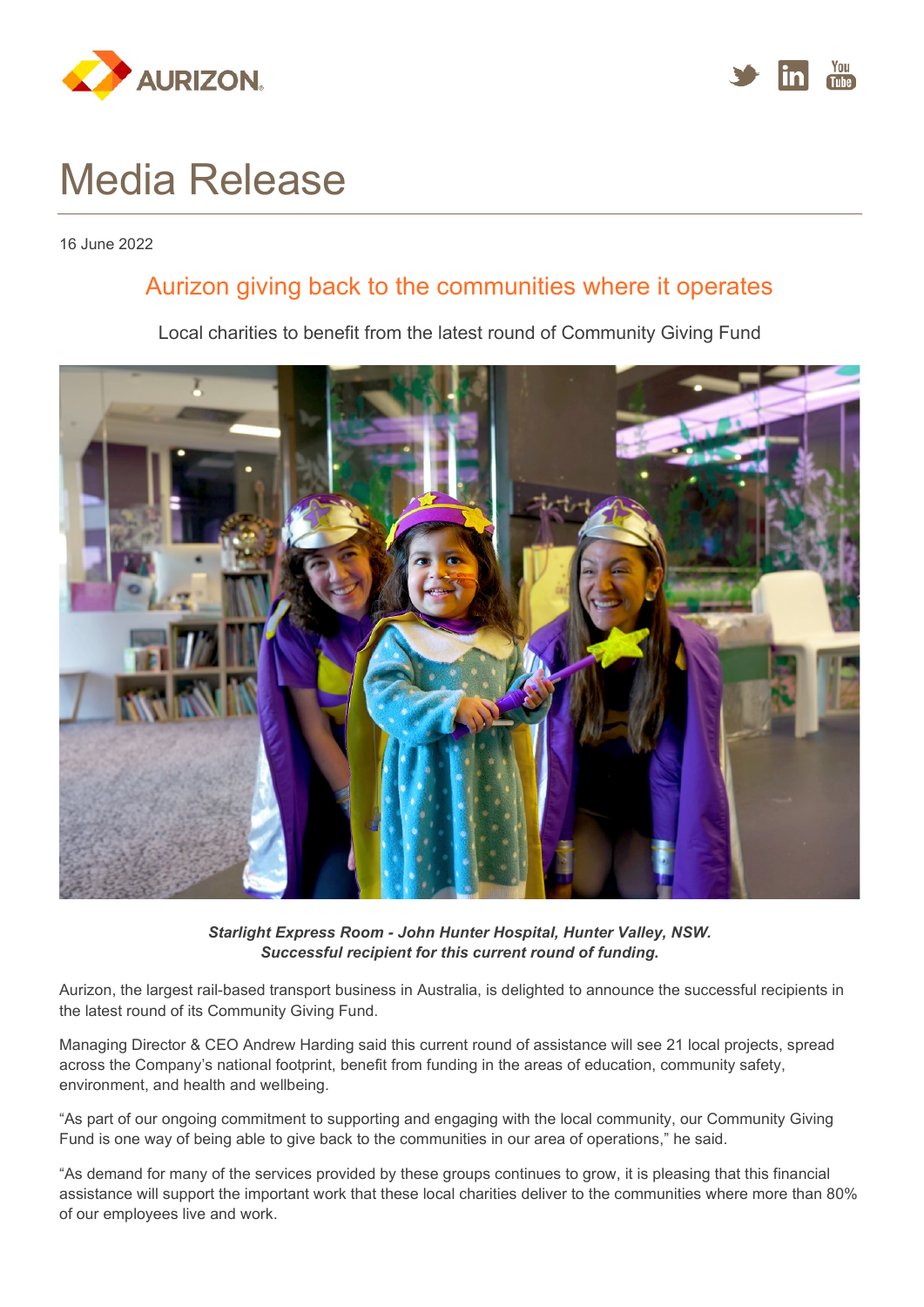"In New South Wales for example, the Starlight Express Room, a bright, medical-free zone at John Hunter Hospital, will use the funding for running the daily activities program, based on fun and play supporting the wellbeing of seriously ill children.

"In Western Australia, The Foundation for Indigenous Sustainable Health Limited will utilise the funding to provide Indigenous-authored books to young people in need. The educational books will be delivered to selected schools, Aboriginal organisations, and community groups, curated from more than 500 titles.

"In Queensland, Rural Medical Education Australia Ltd based in Toowoomba provides allied health assistance training to students who then return home with the skills to implement in their rural locations. They will use the funding to purchase items such as therabands, patslides, wheelchairs, hoists, slings and other items, allowing the allied health professionals to deliver a high standard of training to these students.

"The standard of applications continues to grow every year, with so many worthwhile projects submitted for consideration. I would like to thank each and every one of those community groups for the time and effort they took to apply."

A list of the latest Community Giving Fund recipients and their projects are detailed below.

#### **Background**

Aurizon's Community Giving Fund distributes funds bi-annually and provides grants of up to \$20,000. More than 500 charities and not-for-profit groups across Australia have received grants since the Fund was established in 2011.

The next round of applications for the Community Giving Fund will open in September 2022.

For more information about the Community Giving Fund visit [www.aurizon.com.au/community](http://www.aurizon.com.au/community)

#### **For more information, please contact:**

Corporate Affairs: [media@aurizon.com.au](mailto:media@aurizon.com.au)